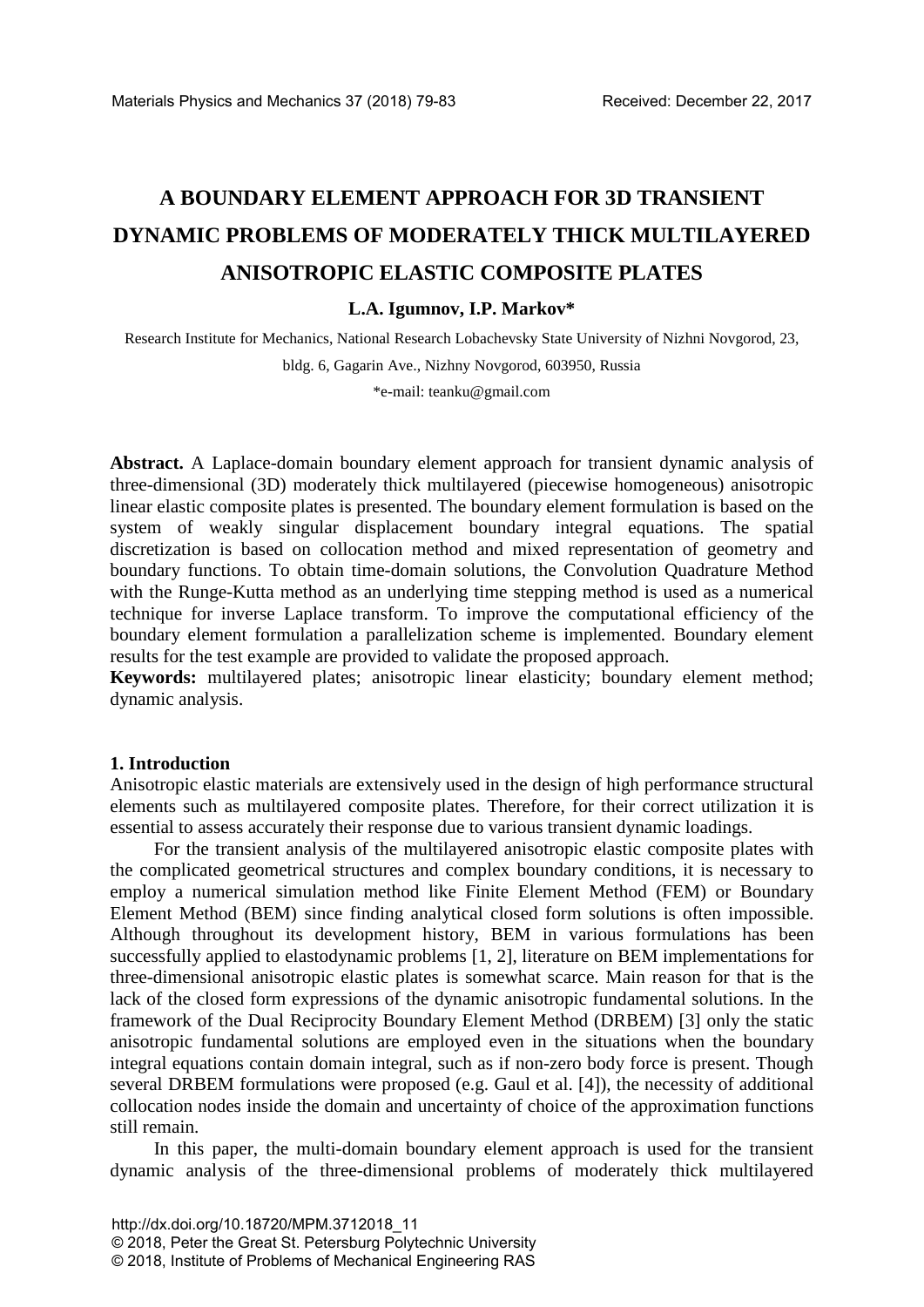anisotropic elastic composite plates. The Laplace domain boundary integral equations (BIEs) are regularized by the static part of the traction fundamental solution. Integral representations of static singular and dynamic regular parts of anisotropic fundamental solutions are employed. To obtain time-domain solutions the Convolution Quadrature Method (CQM) with the Runge-Kutta method [5] as an underlying time stepping method is used as a numerical technique for inverse Laplace transform. To improve the computational efficiency of the proposed BEM formulation a parallelization scheme is implemented. A boundary element results for test example are provided to validate the proposed approach.

## **2. Problem statement and BEM formulation**

Let  $\Omega \subset R^3$  and  $\Gamma = \partial \Omega$  denote the volume and the boundary of an arbitrary sub-domain of a three-dimensional multi-domain linear and anisotropic elastic solid. Neglecting the body forces and assuming vanishing initial conditions, the Laplace transformed equations of motion are given as

$$
C_{ijkl}\overline{u}_{k,lj}(\mathbf{x},s) = \rho s^2 \overline{u}_i(\mathbf{x},s), \ \mathbf{x} \in \Omega, \ \ i, j, k, l = \overline{1,3}, \tag{1}
$$

where *s* is the complex number Laplace variable,  $C_{ijkl}$  are the elastic constants,  $\overline{u_i}$  is the displacement vector,  $\rho$  is the mass density.

The corresponding boundary conditions are given as follows

$$
\overline{u}_i(\mathbf{x},s) = \overline{u}_i^*(\mathbf{x},s), \ \mathbf{x} \in \Gamma_u,\tag{2}
$$

$$
\overline{t_i}(\mathbf{x},s) = \overline{t_i}^*(\mathbf{x},s), \ \mathbf{x} \in \Gamma_t,\tag{3}
$$

where  $\overline{t}_i$  is the traction vector,  $\overline{u}_i^*$  and  $\overline{t}_i^*$  are the prescribed displacements and tractions, respectively.

To implement a Boundary Element Method, the boundary-value problem  $(1) - (3)$  is formulated as the Laplace domain displacement boundary integral equations, regularized by the static part of the traction fundamental solution as follows

$$
\int_{\Gamma} \left[ \overline{u}_{k}(\mathbf{y}, s) \overline{h}_{jk}(\mathbf{r}, s) - \overline{u}_{k}(\mathbf{x}, s) h_{jk}^{S}(\mathbf{r}) \right] d\Gamma(\mathbf{y}) - \int_{\Gamma} \overline{t}_{k}(\mathbf{y}, s) \overline{g}_{jk}(\mathbf{r}, s) d\Gamma(\mathbf{y}) = 0, \mathbf{x} \in \Gamma,
$$
\n(4)

where  $\mathbf{r} = \mathbf{y} - \mathbf{x}$ , **x** and **y** are the source and the field points, respectively;  $\overline{g}_{jk}$  and  $\overline{h}_{jk}$  denote three-dimensional Laplace domain displacement and traction fundamental solutions, respectively.

In the Laplace domain three-dimensional displacement fundamental solutions for anisotropic elastodynamics can be represented as [6, 7]

$$
\overline{g}_{ij}(\mathbf{r},s) = g_{ij}^{S}(\mathbf{r}) + \overline{g}_{ij}^{D}(\mathbf{r},s),
$$
\n(5)

where

$$
g_{ij}^{S}(\mathbf{r}) = \frac{1}{8\pi^2 |\mathbf{r}|} \int_{|\mathbf{d}|=1} \Gamma_{ij}^{-1}(\mathbf{d}) dL(\mathbf{d}),
$$
\n(6)

$$
\overline{g}_{ij}^{D}(\mathbf{r},s) = -\frac{1}{8\pi^2} \int_{\substack{|\mathbf{n}|=1\\ \mathbf{n} \cdot r>0}} \sum_{m=1}^{3} \frac{k_m E_{im} E_{jm}}{\rho c_m^2} \exp\left(-k_m |\mathbf{n} \cdot \mathbf{r}| \right) dS(\mathbf{n}),\tag{7}
$$

with (see Fig. 1)

$$
c_m = \sqrt{\frac{\lambda_m}{\rho}}, \ k_m = \frac{s}{c_m}, \ \Gamma_{ij}(\mathbf{d}) = C_{kijl} d_k d_l, \ \Gamma_{ij}(\mathbf{n}) = C_{kijl} n_k n_l,
$$
\n(8)

$$
dL(\mathbf{d}(\varphi)) \in D^{S} = \{0 \le \varphi \le 2\pi\},\tag{9}
$$

$$
dS\left(\mathbf{n}(b,\varphi)\right) \in D^{D} = \{0 \le b \le 1; 0 \le \varphi \le 2\pi\},\tag{10}
$$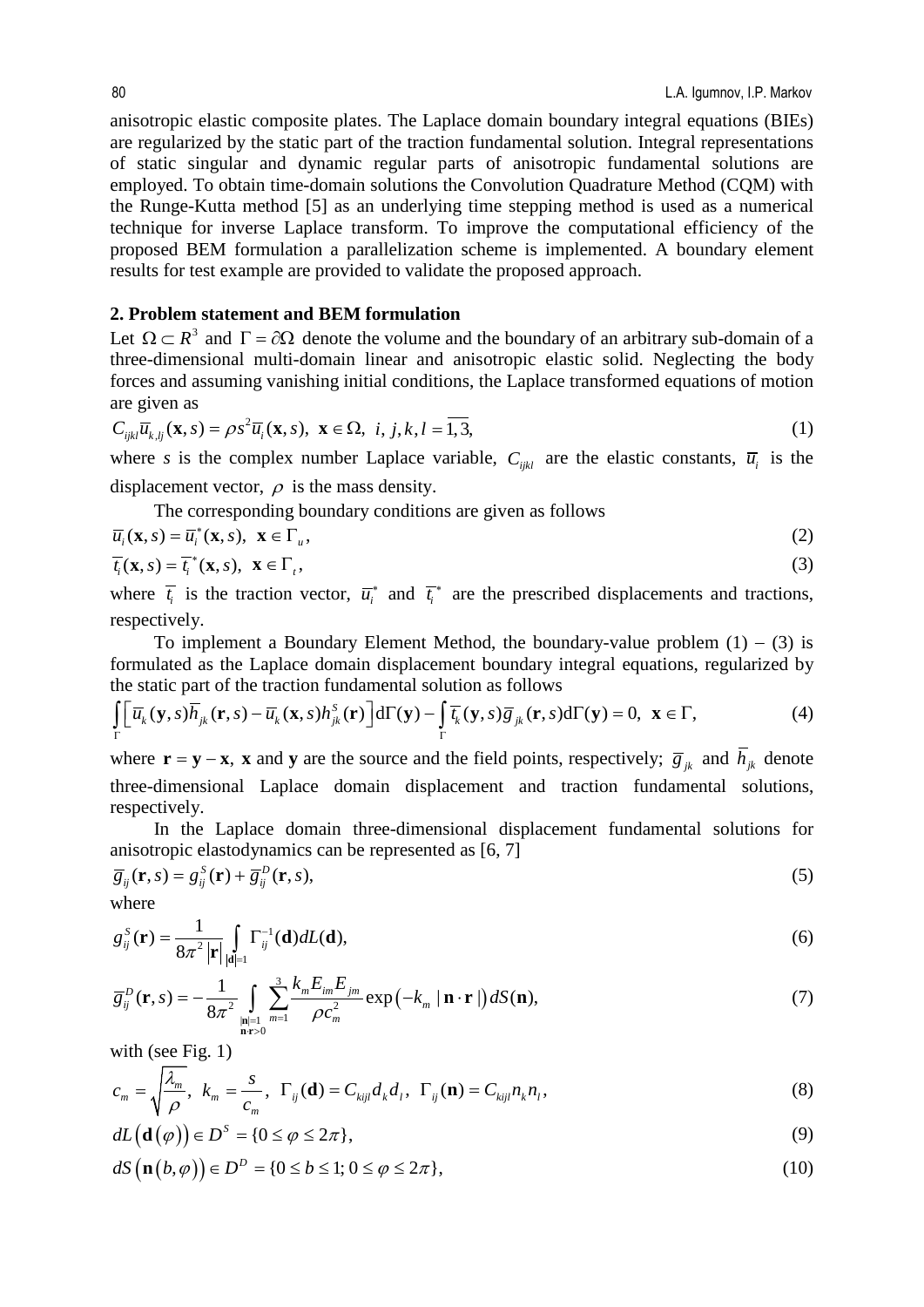A boundary element approach for 3D transient dynamic problems of moderately thick multilayered anisotropic... 81

$$
\mathbf{n}(b,\varphi) = \sqrt{1-b^2}\mathbf{d} + b\mathbf{e}, \ \mathbf{e} = \mathbf{r}/|\mathbf{r}|, \ \mathbf{e} = [e_1, e_2, e_3],
$$
\n(11)

$$
\mathbf{d}(\varphi) = \left[ e_2 \cos \varphi + e_1 e_3 \sin \varphi, -e_1 \cos \varphi + e_2 e_3 \sin \varphi, -\left( 1 - e_3^2 \right) \sin \varphi \right] / \sqrt{1 - e_3^2},\tag{12}
$$

where eigenvalues and the corresponding eigenvectors of  $\Gamma_{ik}(\mathbf{n})$  are denoted by  $\lambda_m$ ,  $E_{im}$ .

The traction fundamental solutions are obtained from the following expression:

$$
\overline{h}_{jp}(\mathbf{r},s) = C_{ijkl} \overline{g}_{kp,l}(\mathbf{r},s) n_i(\mathbf{y}), \ \ j,k, p = \overline{1,4}, \ \ i,l = \overline{1,3}, \tag{13}
$$

with  $n(\mathbf{v})$  is the unit outward normal vector to the boundary at the field point **y**.



**Fig. 1.** Schematic depiction of vectors **r**, **e**, **n** and **d**.

Present BEM formulation uses quadrangular quadratic elements for the discretization of the surface Γ. The boundary fields, namely the displacements  $\overline{u}_k$  and the tractions  $\overline{t}_k$ , are approximated on boundary elements according to the idea of mixed elements with linear and constant shape functions, respectively. In case of the multi-domain structural configuration, the continuity conditions are enforced on the each interface between adjacent sub-domains. After spatial discretization of all sub-domains, application of the nodal collocation method and invoking the corresponding boundary conditions a complex-valued system of linear algebraic equations is obtained for a particular value of a Laplace transform parameter:

$$
\overline{\mathbf{A}}(s)\overline{\mathbf{f}}(s) = \overline{\mathbf{b}}(s),\tag{14}
$$

where  $\overline{A}(s)$  is the rearranged system matrix,  $\overline{b}(s)$  and  $\overline{f}(s)$  are the known and unknown vectors, respectively.

In order to obtain a time domain solution we need to assemble and solve system (14) for a set of Laplace transform parameters. Two-dimensional numerical integration, which is required to calculate the regular parts of the dynamic fundamental solutions for a 3D general anisotropic elastic material, is a very time-consuming process. To accelerate overall computation process we employ an OpenMP-based parallelization scheme. Laplace domain boundary element formulation allows solving the problem on different frequencies independently. Thus, we split the total set of Laplace transform parameters evenly among all OpenMP threads. While this parallelization strategy is very simple and easy to implement, it has a downside: memory, required to store the influence matrix, is needed to be allocated for each thread, which seriously limits total number of unknowns in case of in-core calculations.

Finally, the CQM with a Radau IIA Runge-Kutta method (RKCQM) [5] is used as a numerical technique for inverse Laplace transform, which yields results in time domain.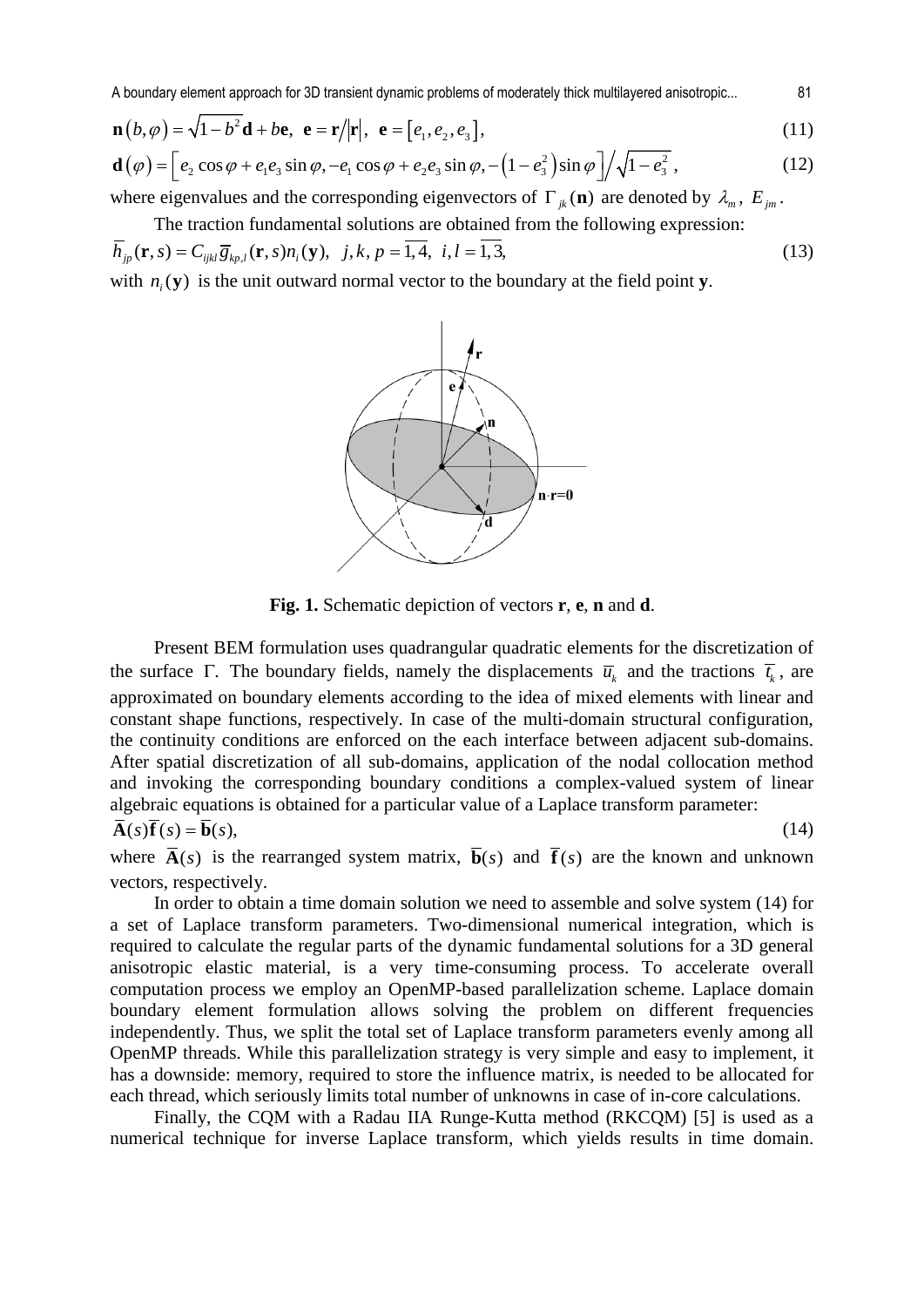If *m*-stage Runge-Kutta method is given by its Butcher tableau  $\frac{1}{h^{7}}$  $c|A$ **b** where  $\mathbf{A} \in \mathbb{R}^{m \times m}$ , **b**,  $\mathbf{c} \in R^m$  then for the time period  $[0, N\Delta t]$  discretized with the *N* equidistant time steps  $\Delta t$ , RKCQM approximation of the time-domain response  $f(t)$  of the known Laplace transformed function  $\overline{f}(s)$  is given as follows

$$
f(0) = 0, \ f((n+1)\Delta t) = \mathbf{b}^T \mathbf{A}^{-1} \sum_{k=0}^n \omega_{n-k} (\bar{s}(\bar{f}(s))), \tag{15}
$$

$$
\omega_n(s\overline{f}(s)) = \frac{R^{-n}}{L} \sum_{p=0}^{L-1} s_p \overline{f}(s_p) e^{-in\phi_p}, \ \ n = \overline{0, N-1}, \tag{16}
$$

$$
s_p = \frac{\gamma(z_p)}{\Delta t}, \ z_p = Re^{i\phi_p}, \ \phi_p = 2\pi \frac{p}{L}, \tag{17}
$$

$$
\gamma(z_p) = \mathbf{A}^{-1} - z_p \mathbf{A}^{-1} \mathbf{I} \mathbf{b}^T \mathbf{A}^{-1}, \ \mathbf{I} = (1, ..., 1)^T,
$$
\nwhere  $0 < R < 1$  is a COM parameter.

where  $0 < R < 1$  is a CQM parameter.

## **3. Numerical example**

Consider a rectangular two-layer cross-ply square anisotropic elastic plate (see Fig. 2) with lamination [0/90]. The plate has the thickness  $h = 0.25$  m with the side length  $a = 1.0$  m. The plate is clamped at bottom side of the second layer and subjected to the Heaviside-type impact loading  $t_3 = t_3^* H(t)$ ,  $t_3^* = -10^5$  Pa at the top side of the first layer. The rest of plate's surface is considered free of tractions. We consider an anisotropic elastic material with mass density  $\rho = 3227 \text{ kg/m}^3$  and with the following elastic constants:

$$
\mathbf{C} = \begin{bmatrix} 257 & 90 & 65 & 0 & 0 & 0 \\ 90 & 200 & 79 & 0 & 0 & 0 \\ 65 & 79 & 203 & 0 & 0 & 0 \\ 0 & 0 & 0 & 62 & 0 & 0 \\ 0 & 0 & 0 & 0 & 74 & 0 \\ 0 & 0 & 0 & 0 & 0 & 65 \end{bmatrix} \text{GPa.}
$$
\n(19)

It is clear from the plots that are shown in Figures 3 and 4 that the boundary element results, produced by the present boundary element formulation, are accurate and are in the good agreement with the corresponding FEM solutions.



**Fig 2.** Geometry of the rectangular two-layer thick plate.